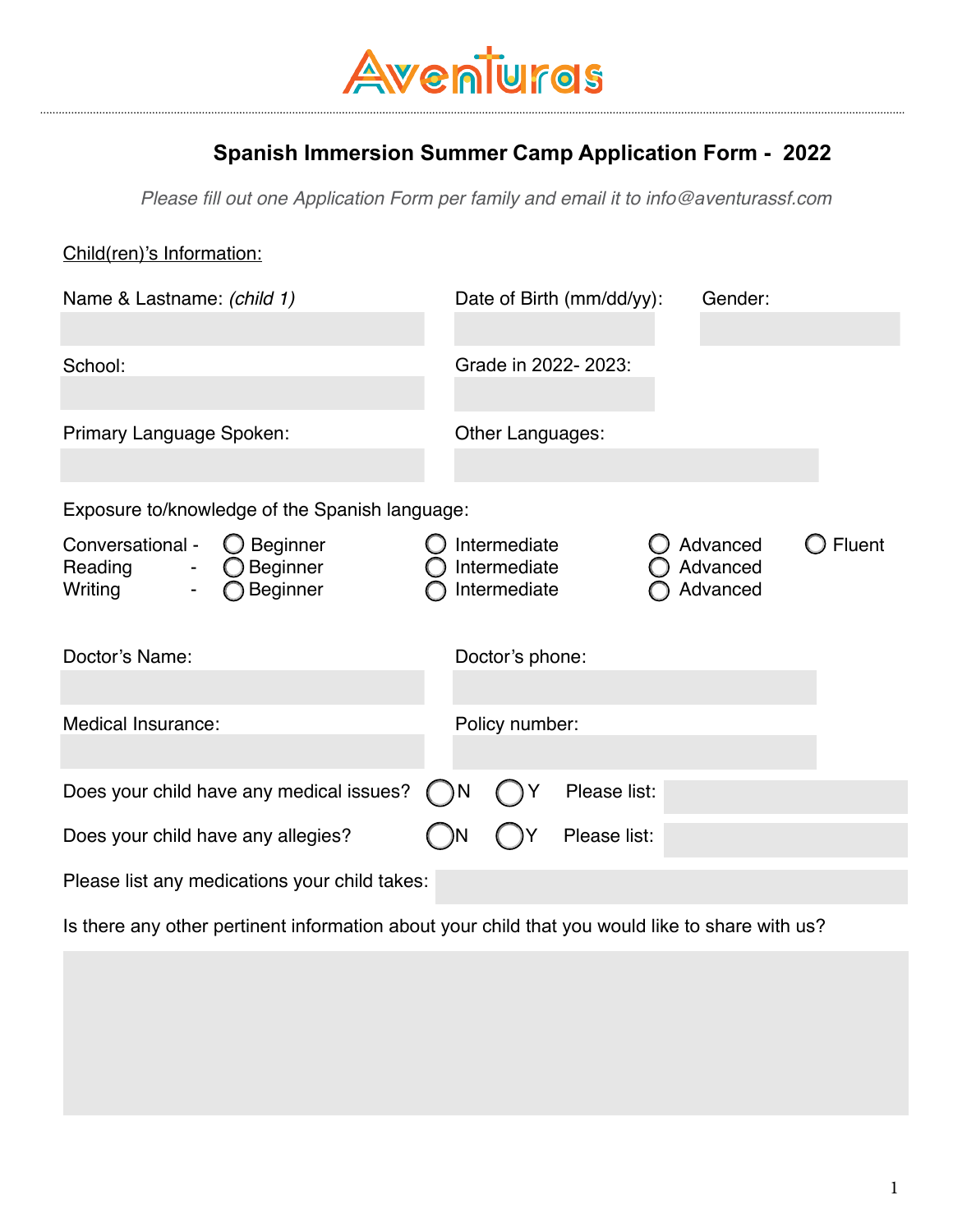## Aventuras

. . . . . . . . . . . . . . . . . .

| Name & Lastname (child 2):                                                                        | Date of Birth (mm/dd/yy):<br>Gender:                                                              |  |  |  |  |
|---------------------------------------------------------------------------------------------------|---------------------------------------------------------------------------------------------------|--|--|--|--|
| School:                                                                                           | Grade in 2022-2023:                                                                               |  |  |  |  |
| Primary Language Spoken:                                                                          | Other Languages:                                                                                  |  |  |  |  |
| Exposure to/knowledge of the Spanish language:                                                    |                                                                                                   |  |  |  |  |
| Conversational -<br><b>O</b> Beginner<br>Reading<br><b>Beginner</b><br>Writing<br><b>Beginner</b> | Intermediate<br>Advanced<br><b>Fluent</b><br>Intermediate<br>Advanced<br>Intermediate<br>Advanced |  |  |  |  |
| Doctor's Name:                                                                                    | same as child #1<br>Doctor's phone:                                                               |  |  |  |  |
| Medical Insurance:                                                                                | same as child #1<br>Policy number:                                                                |  |  |  |  |
| Does your child have any medical issues?                                                          | Please list:<br>Y<br>N                                                                            |  |  |  |  |
| Does your child have any allegies?                                                                | Please list:                                                                                      |  |  |  |  |
| Please list any medications your child takes:                                                     |                                                                                                   |  |  |  |  |
|                                                                                                   | Is there any other pertinent information about your child that you would like to share with us?   |  |  |  |  |
| Name & Lastname (child 3):                                                                        | Date of Birth (mm/dd/yy):<br>Gender:                                                              |  |  |  |  |
| School:                                                                                           | Grade in 2022-2023:                                                                               |  |  |  |  |
| Primary Language Spoken:                                                                          | Other Languages:                                                                                  |  |  |  |  |
| Exposure to/knowledge of the Spanish language:                                                    |                                                                                                   |  |  |  |  |
| Conversational -<br>$\bigcirc$ Beginner<br>Beginner<br>Reading<br>Writing<br>Beginner             | Intermediate<br>Advanced<br>Fluent<br>Intermediate<br>Advanced<br>Intermediate<br>Advanced        |  |  |  |  |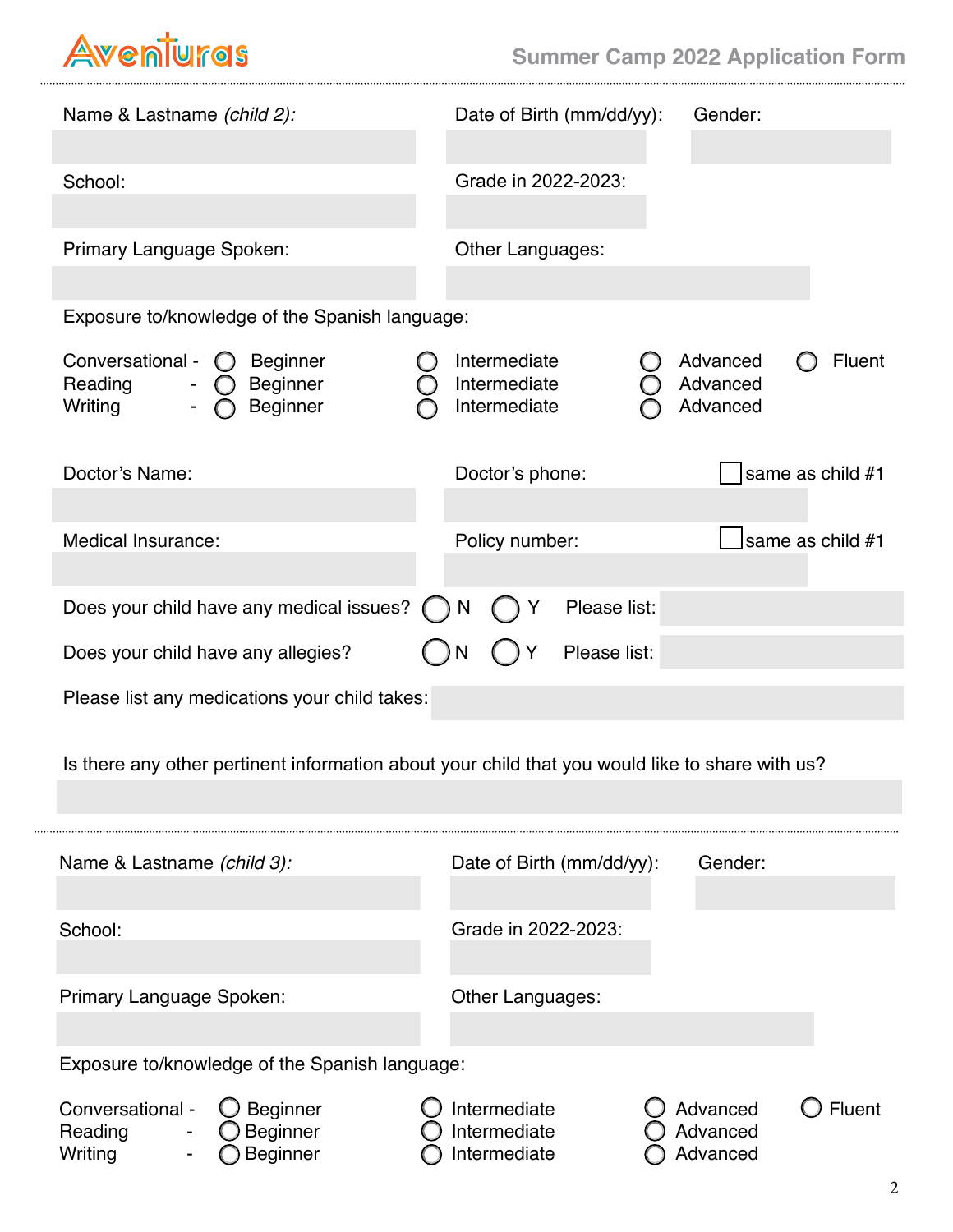$\cdots$ 

| Doctor's Name:                                                                                                                                                         | Doctor's phone: |                |                                | same as child #1          |                  |
|------------------------------------------------------------------------------------------------------------------------------------------------------------------------|-----------------|----------------|--------------------------------|---------------------------|------------------|
| Medical Insurance:                                                                                                                                                     |                 | Policy number: |                                |                           | same as child #1 |
| Does your child have any medical issues?                                                                                                                               |                 |                | Please list:                   |                           |                  |
| Does your child have any allegies?                                                                                                                                     |                 |                | Please list:                   |                           |                  |
| Please list any medications your child takes:                                                                                                                          |                 |                |                                |                           |                  |
| Is there any other pertinent information about your child that you would like to share with us?                                                                        |                 |                |                                |                           |                  |
|                                                                                                                                                                        |                 |                |                                |                           |                  |
| I authorize Afterschool Program Staff to furnish and/or obtain emergency medical treatment which<br>may be necessary for my child(ren) during the Afterschool Program. |                 |                |                                |                           |                  |
| Parent/Guardian Signature                                                                                                                                              |                 |                |                                | Date                      |                  |
| Parent/Guardian 1 Information:                                                                                                                                         |                 |                | Parent/Guardian 2 Information: |                           |                  |
| Name:                                                                                                                                                                  |                 | Name:          |                                |                           |                  |
| Relationship to child:                                                                                                                                                 |                 |                |                                |                           |                  |
|                                                                                                                                                                        |                 |                | Relationship to child:         |                           |                  |
|                                                                                                                                                                        |                 |                |                                |                           |                  |
| Phone:                                                                                                                                                                 | cell<br>work    | Phone:         |                                | cell<br>work              |                  |
| Email:                                                                                                                                                                 |                 | Email:         |                                |                           |                  |
| Home Address:                                                                                                                                                          |                 |                | Home Address:                  | Same as parent/guardian 1 |                  |
|                                                                                                                                                                        |                 |                |                                |                           |                  |
| Preferred Language:                                                                                                                                                    |                 |                | Preferred Language:            |                           |                  |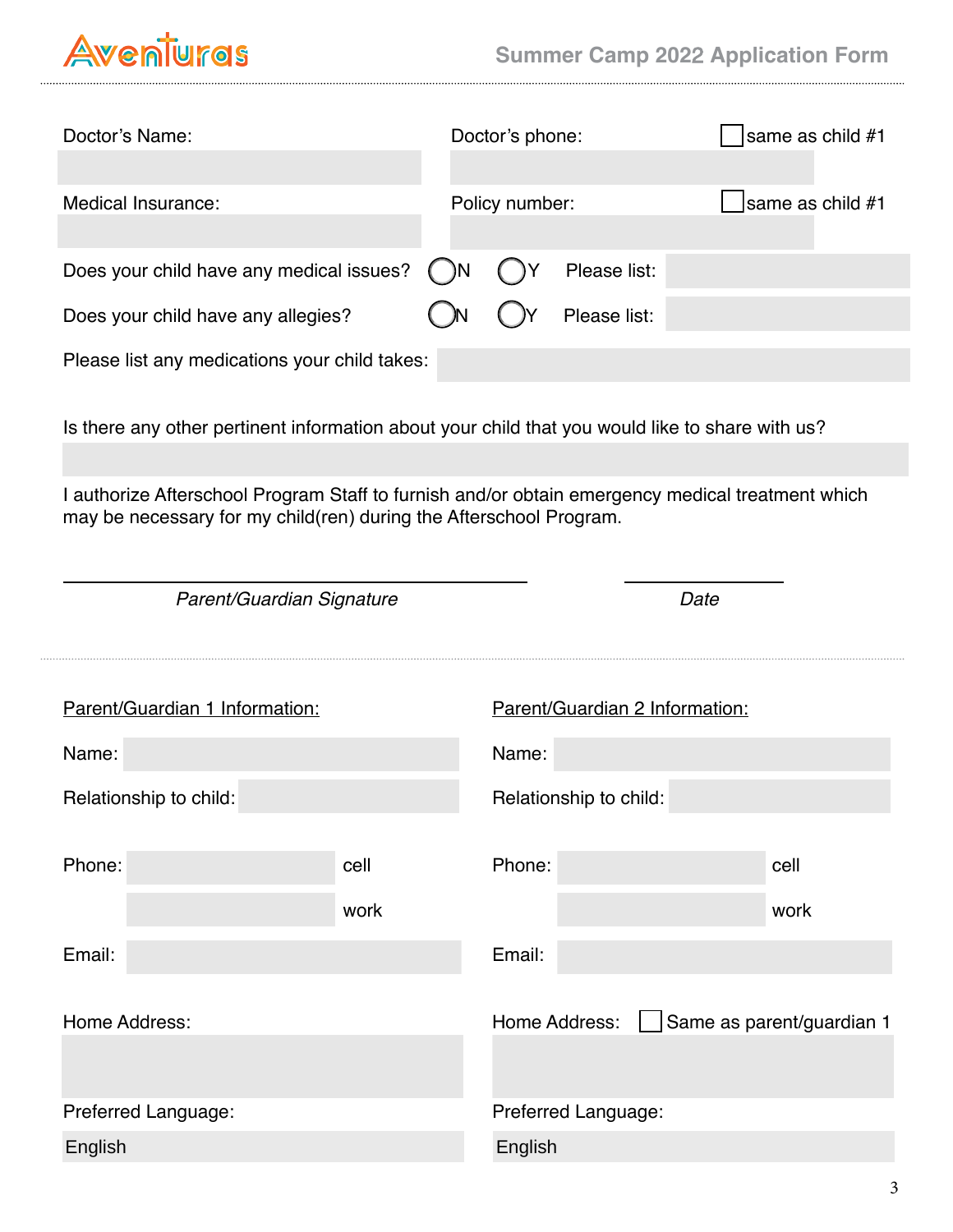# **Aventuras**

### Emergency Information:

Please list two people that are NOT A PARENT, who we can call in case of an emergency.

| Name:  | Relationship: |
|--------|---------------|
| Phone: |               |
| Name:  | Relationship: |
| Phone: |               |

I authorize my child(ren) to be released from the program only with the following adults:

| Name & Lastname | Relationship | Phone |                                                                                                                                                                                                                                     | Child 1 Child 2 Child 3 |  |
|-----------------|--------------|-------|-------------------------------------------------------------------------------------------------------------------------------------------------------------------------------------------------------------------------------------|-------------------------|--|
|                 |              |       |                                                                                                                                                                                                                                     | 11 11 11                |  |
|                 |              |       |                                                                                                                                                                                                                                     |                         |  |
|                 |              |       |                                                                                                                                                                                                                                     | 1111111                 |  |
|                 |              |       | <b>I</b> The Contract of the Contract of the Contract of the Contract of the Contract of the Contract of the Contract of the Contract of the Contract of the Contract of the Contract of the Contract of the Contract of the Contra | $\mathbf{1}$            |  |
|                 |              |       | $\mathbb{R}^n$                                                                                                                                                                                                                      | $\mathbf{1}$            |  |

I understand that youth will not be released to an adult not on this form and that any changes need to be made in person, over the phone, or in writing.

Parent Signature Date Date